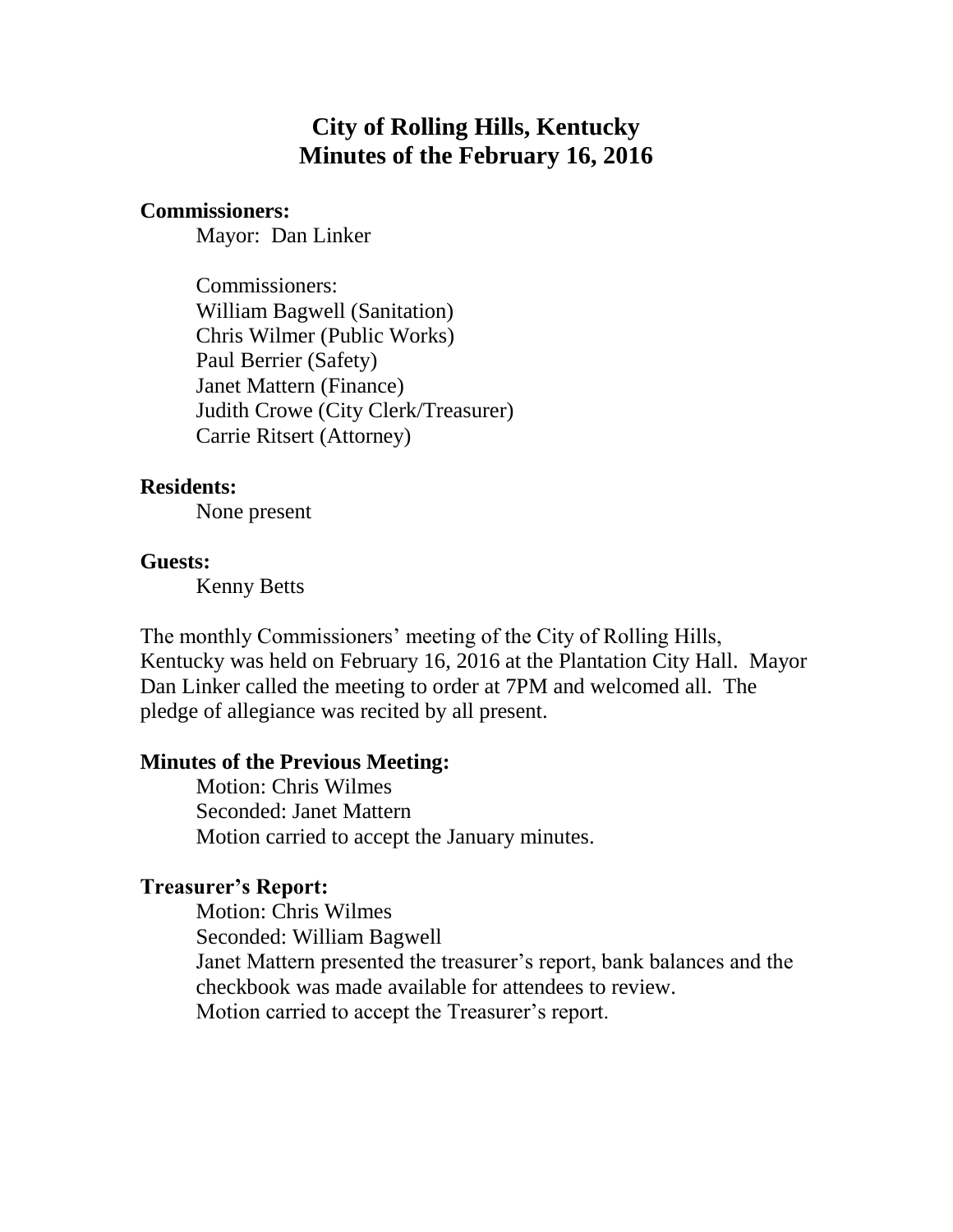### **Municipal Orders:**

Janet read the municipal orders. There was an \$18.00 check for Kentucky unemployment that was written on January 5, 2016 that was not listed on the Municipal Order. It will be corrected and signed by the Mayor. Motion: Chris Wilmes Seconded: William Bagwell Motion carried to approve the municipal orders with the \$18.00 correction.

# **Public Forum:**

## **Meeting Guest:**

Mike O'Connell from the Grounds Guys talked with the commissioners about how the salting is done, when the city needs that done. He explained how the winter contract worked with snow. It was discussed the salting of the intersections, how far back at the stop signs would get salted. Mike stated that they are a full landscaping and ground maintenance company. He brought the Spring contract with him that would take effect on March 1, 2016. After he left, the commissioners voted to accept the new Spring contract from the Grounds Guys.

## **Mayor's Report:**

Dan Linker stated that articles are needed from Bill Bagwell and Paul Berrier for the next issue of the newsletter. It will go to print the first of March. Dan is waiting for Kaufmann Concrete to start the sidewalks and see if they can give the city a schedule. Dan gave the rest of his report see attached.

## **Commissioners Report:**

### **Sanitation:**

Bill Bagwell presented the Sanitation report and reported some misses and a mattress that was put out for pickup and not covered. There were two misses of yard waste. See attached sheet for full report.

### **Safety:**

Paul Berrier gave his safety report. He suggested that cameras be installed for watching the trucks that are damaging the landscape on Langdon. He suggested looking into that for next years budget. There is graffiti on the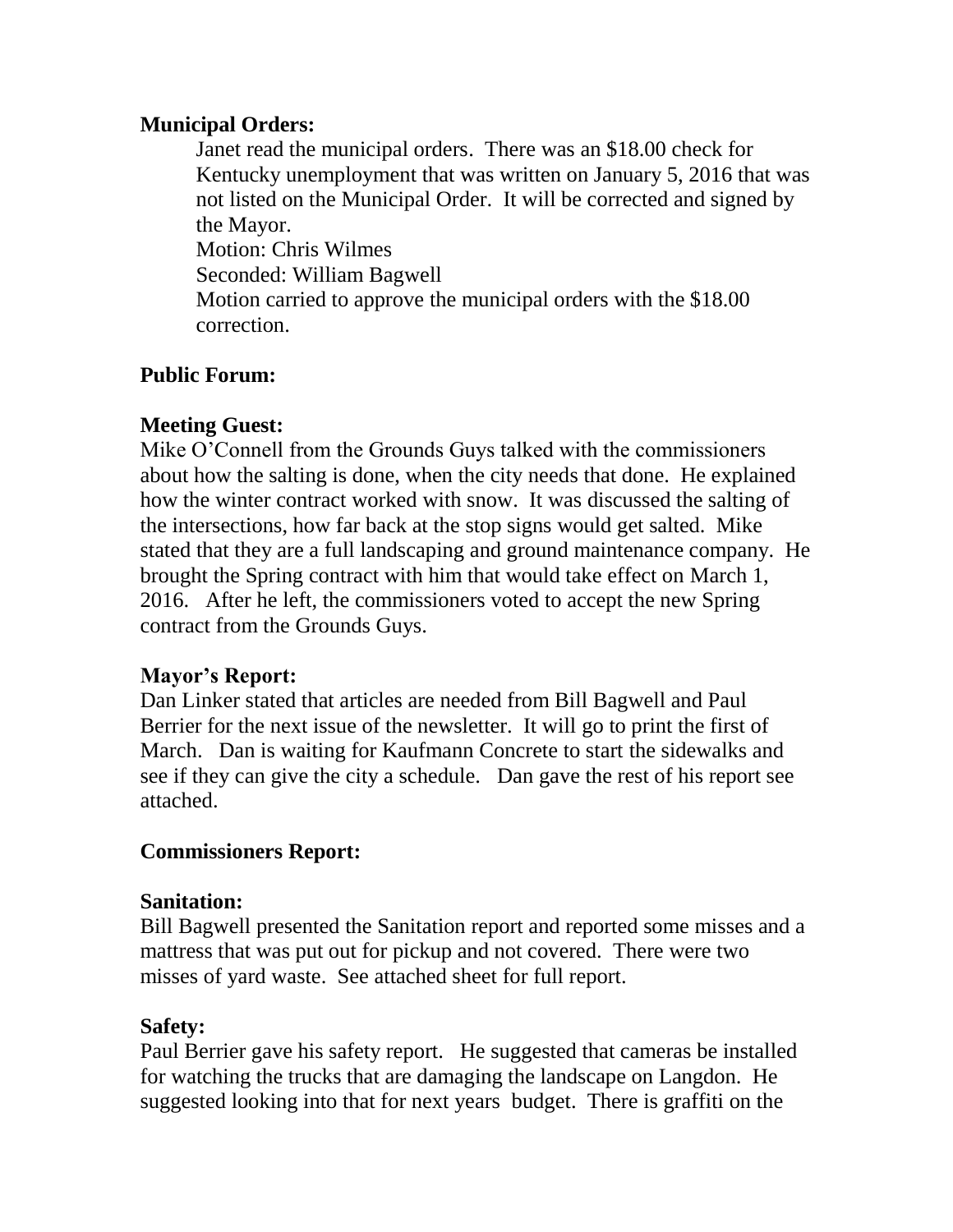old Korean restaurant and will talk with the owner about getting it removed. Chris Wilmes stated that he will call and get prices for the security cameras that would be used behind the shopping center. See attached sheet for full report.

# **Public Works:**

Chris Wilmes report that there are streetlights and front entrance lights out. New potholes have developed on Goose Creek due to the winter weather. Chris would like to purchase the flood lights and smaller lights for the entrance. A motion for \$200.00 to purchase the lights needed from Home Depot was made by Janet Mattern and seconded by Paul Berrier. It was approved by all to make the purchase. Chris stated that there is some pothole filler that we can purchase , Paul Berrier moved to get the pot hole filler, seconded by Janet Mattern. It was approved by all to make the purchase. See attached sheet for full report.

# **Code Enforcement Officer:**

Kenny Betts gave his report. He gave Judy the copy of the violation that he issued on January 27, 2016 for inoperable vehicle. He still is having issue with the house at 9120 Kenlock.

# **City Attorney:**

Carrie Ritsert gave her report, see attached. She read and the commissioner approved the Municipal Order for spending. Talked about the Fiber ordinance with the city.

# **City Clerk:**

Judy stated the Mark Burns called and asked about his taxes. She will report to him that he has until the next meeting to see if his taxes have been paid by the bank , she will let him know how much he owes, and how is willing to pay the back taxes. Get a list of the residents that still owe 2015 taxes to Carrie, so she can send out letters. Dan requested a list of the rental property, who got letters/info sheets, who paid, unpaid, and the ones that state they are not rental property.

## **Old Business:**

Revise the Business license ordinance, businesses who have not paid would pay at the old rate and send out the new bills with the old rate and give them credit for any excess that they paid. Thornton would pay the old rate for both of the licenses.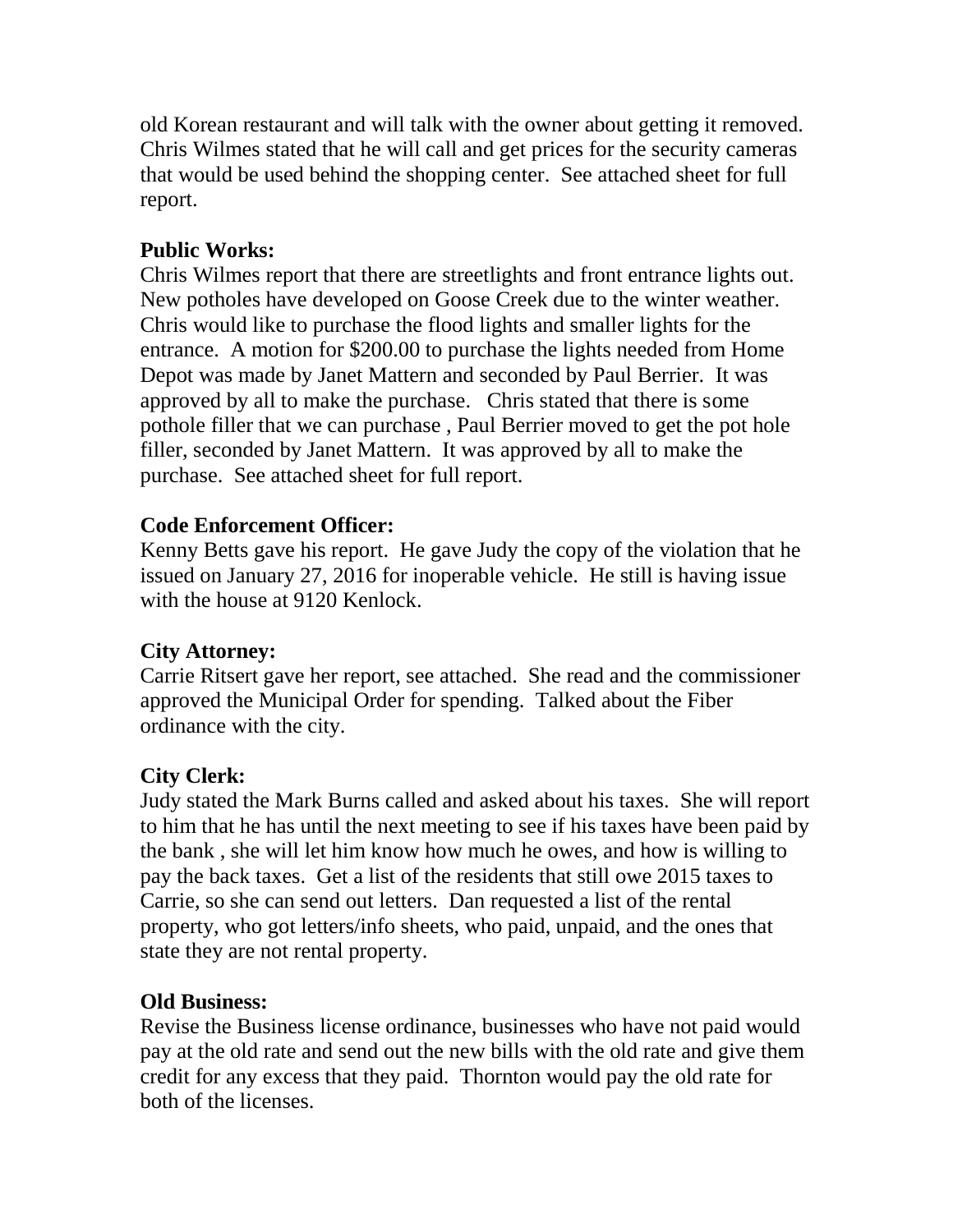Chris contacted Al Birch Signs and gave him estimate of around \$500.00 for all the signs. Paul Berrier made a motion for Chris to purchase the signs, Bill Bagwell seconded. It was approved by all for the signs to be purchased. Discussion of where the signs will be placed will be finalized at the next meeting.

KLC retreat for planning session and they will charge \$1500.00. It needs to be budgeted in the next calendar year. This will help us plan ahead for what needs to be done in the city.

Municipal order on spending had the  $2<sup>nd</sup>$  reading, Chris Wilmes motion to accept the municipal order, Janet Mattern seconded. It was approved by all.

Business cards for the commissioners , please check the proofs so they can be ordered. Paul Berrier moved to have Dan Linker order them, Bill Bagwell seconded. It was approved by all.

Put together ground maintenance contract for long term plants or other landscaping that is needed in the city. Janet Mattern moved to accept the revised contract with 2 extra color plantings, Dan Linker seconded. It was approved by all.

### **New Business:**

Dana and/or Roy will attend the March meeting to explain the audit to the commissioners. They will have copies of the audit for everyone.

Work on budget for the next year at the meeting. Please bring your records with figures to be able to plug in your amounts to the budget.

Bill Bagwell suggested that he would like to place trash receptacles on Goose Creek and Aylesbury , Langdon and Aylesbury, like to the one that is at the corner of Westport Road and Aylesbury. It will have to be placed on a concrete pad. Bill asked Judy to see if she could find out where that one was purchased and how much it cost.

Discussion to move the meeting to March  $9<sup>th</sup>$  or  $10<sup>th</sup>$ , call Plantation to see what date we can have, and set the date. Everyone will be emailed of the date.